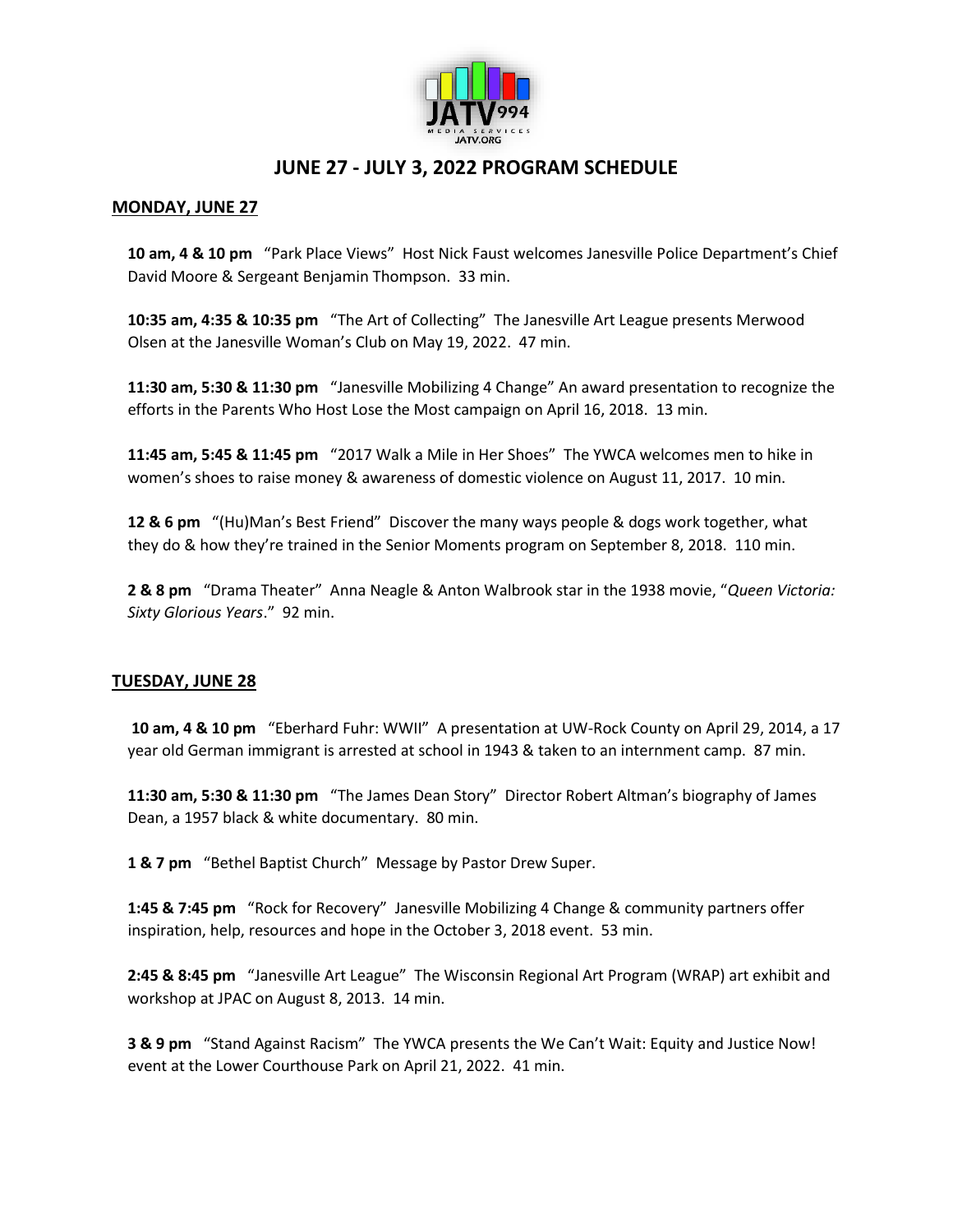

#### **WEDNESDAY, JUNE 29**

 **10 am, 4 & 10 pm** "Cargill United Methodist Church" Service recorded June 19, 2022.

 **10:45 am, 4:45 & 10:45 pm** "2022 Janesville Police Department Awards" Recognizing & honoring officers, local businesses, and civilians for their contributions on March 3, 2022. 67 min.

 **12 & 6 pm** "Go Fish with Dan Kenney" Dan is on Lake St. Clair in Michigan fishing for small mouth bass, then at a private pond in Florida in two episodes. 57 min.

 **1 & 7 pm** "Clown Capers" Just some fun, hijinks & clowning around at Cousin Otto's Clown Alley in Delavan, WI on March 22, 2004. 88 min.

 **2:30 & 8:30 pm** "Romance Theater" Bert Wheeler & Robert Woolsey star in the 1930 black & white movie, "*Hook, Line, and Sinker*." 70 min.

## **THURSDAY, JUNE 30**

**10 am, 4 & 10 pm** "Recipes for Life" Dr. Beth has recipes for Comfort Foods. 30 min.

 **10:30 am, 4:30 & 10:30 pm** "Team Chicago Challenge" Host Dan Schmitt is celebrating producing 1600 episodes of his TV show since 1970. 29 min.

 **11 am, 5 & 11 pm** "Hovercraft Rally" Hobbyists take their experimental & self-made watercraft to Muscoda, WI. Produced by Sheboygan WSCS. 60 min.

 **12 & 6 pm** "Truth for Today: What the Kingdom of God is Like" Message from Faith Community Church. 42 min.

 **1 & 7 pm** "Dr. Daniel Hale Williams, Pioneering Surgeon" Mary Buelow of Hedberg Public Library gives an account of the life, struggles & successes of the local surgeon on June 14, 2022. 62 min.

 **2:05 & 8:05 pm** "Ask Aunt Ann" A quirky, old-fashioned show has Ann offering suggestions on organizing, healthy eating, exercise, and more. Produced by Penguin Productions. 28 min.

 **2:35 & 8:35 pm** "Music for Ukraine" Local musicians come together for a benefit concert at Janesville's Olde Towne Mall on April 9, 2022. 81 min.